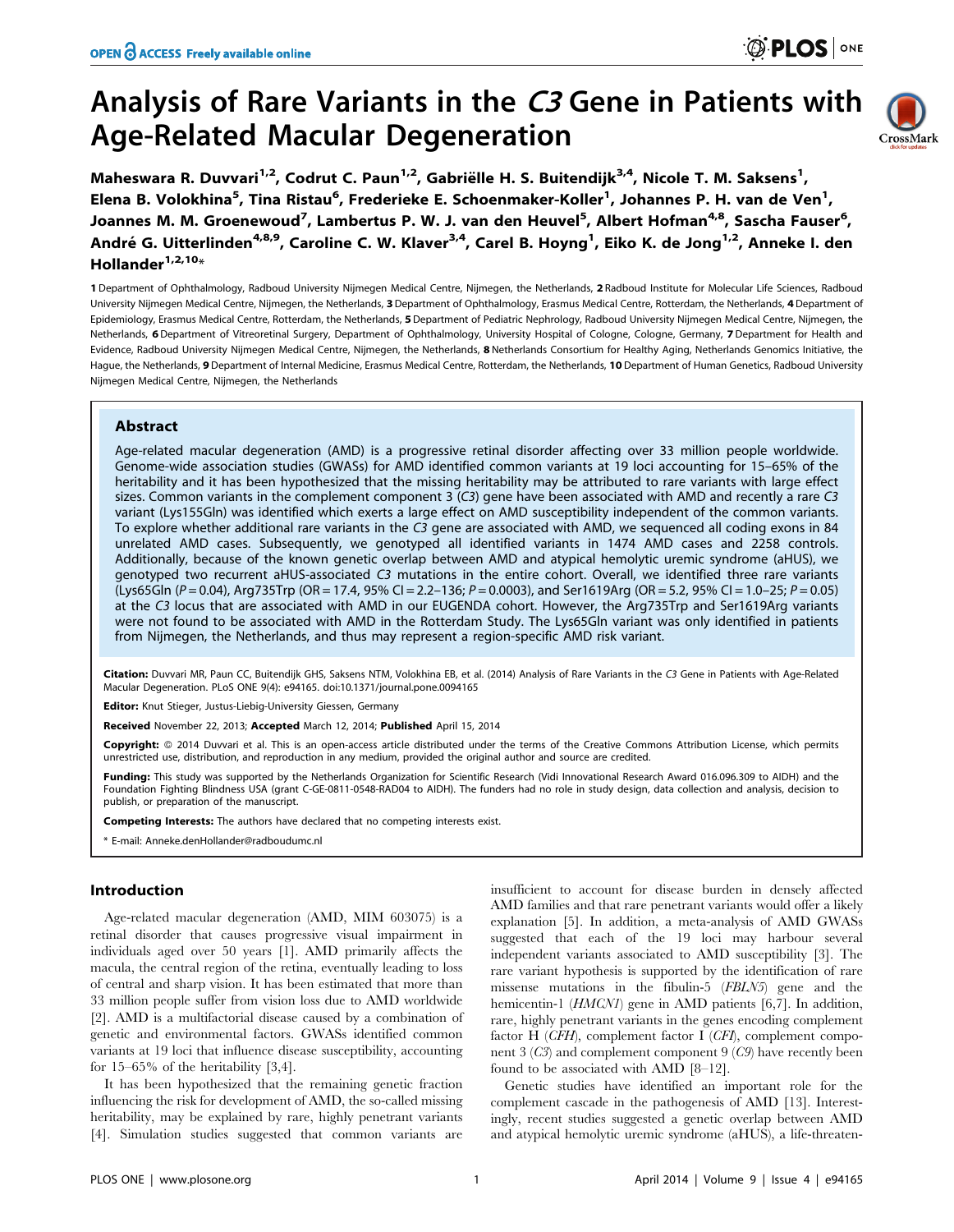ing renal disease caused by chronic, uncontrolled activation of the complement system. It has been reported that 4–10% of aHUS patients carry mutations in the C3 gene [14]. Moreover, diseasecausing mutations previously identified in aHUS patients, such as Arg1210Cys in CFH, Gly119Arg in CFI and Lys155Gln in C3 were found to confer a high risk of developing AMD [8–12]. However, the precise nature of this genetic overlap between two clinically distinct phenotypes remains unknown.

In this study, we explored the role of rare variants in the C3 gene in the pathogenesis of AMD. We performed a two-stage analysis to identify rare variants in the C3 gene. First, sequence analysis was carried out in a discovery set of 84 AMD cases from the EUGENDA cohort, and subsequently the frequencies of these variants were determined in replication sets from EUGENDA and from the Rotterdam Study consisting of 1474 AMD cases and 2258 controls. In addition, two recurrent aHUS-associated C3 mutations were genotyped in the entire AMD case-control cohort [15,16].

## Results

To investigate the involvement of rare variants in the C3 gene in AMD, the exons and flanking introns of C3 were sequenced in a discovery cohort of 84 AMD cases (Table 1) from the Nijmegen area, the Netherlands. Sequencing identified three rare variants (MAF<1%; Lys155Gln/rs147859257, Arg735Trp/rs117793540 and Ser1619Arg/rs2230210) and two common variants (MAF≥1%; Arg102Gly/rs2230199 and Pro314Leu/rs1047286) (Table 2). None of the rare variants were found in 192 ethnicitymatched and age-matched controls. The Lys155Gln variant, which has recently been associated with AMD [10–12], was found in five cases, while variants Arg735Trp and Ser1619Arg were found in one case each. Bioinformatic algorithms SIFT and PolyPhen predicted the variants Arg102Gly, Lys155Gln, and Pro314Leu not to be damaging whereas Arg735Trp and Ser1619Arg were predicted to be damaging to the protein function (Table 2).

Next, the frequencies of the rare variants Arg735Trp and Ser1619Arg, as well as the common variants Arg102Gly and Pro314Leu were determined, in replication cohorts from EU-GENDA and from the Rotterdam Study, consisting of 1474 AMD cases and 2258 controls of European ancestry (Table 3). In addition, two recurrent aHUS mutations (Lys65Gln and Arg161Trp) were included in the analysis (Table 3). The common variants Arg102Gly (OR = 1.2 [95% CI 1.1–1.4];  $P = 0.001$ ) and Pro314Leu (OR = 1.2 [95% CI 1.0–1.4];  $P = 0.005$ ) were signif-

Table 1. Demographics of studied subjects.

| <b>Variables</b>     |          | <b>EUGENDA cohort</b> | <b>Rotterdam Study</b> |            |
|----------------------|----------|-----------------------|------------------------|------------|
|                      | Cases    | Controls              | Cases                  | Controls   |
| Controls (n)         |          | 1246                  |                        | 1012       |
| Intermediate AMD (n) | 173      |                       | 636                    |            |
| Advanced AMD (n)     | 545      |                       | 120                    |            |
| Mean age $(\pm SD)$  | $76 + 8$ | $70 + 5.9$            | $80 \pm 6.4$           | $77 + 6.5$ |
| Gender               |          |                       |                        |            |
| Male                 | 271      | 532                   | 354                    | 497        |
| Female               | 447      | 714                   | 402                    | 515        |

EUGENDA: a multicenter database comprising participants from Germany and the Netherlands.

doi:10.1371/journal.pone.0094165.t001

icantly associated with AMD. In the EUGENDA cohort, the rare variant Arg735Trp was found heterozygously in 8 and homozygously in one out of 718 AMD cases and heterozygously in one out of 1246 controls  $(OR = 17.4 \quad [95\% \quad CI \quad 2.2-136]; \quad P = 0.0003)$ . However, in the Rotterdam Study the rare variant Arg735Trp was found heterozygously in 1 out of 785 AMD cases and heterozygously in 2 out of 1048 controls, and was thus not associated with the disease. Rare variant Ser1619Arg was found heterozygously in six out of 718 AMD cases and heterozygously in two out of 1244 controls in the EUGENDA cohort (OR = 5.2 [95% CI .1.0–25];  $P=0.05$ . In the Rotterdam Study the rare variant Ser1619Arg was found heterozygously in 6 out of 835 AMD cases and heterozygously in 11 out of 1279 controls, and was thus not associated with AMD. The aHUS mutation Lys65Gln was found heterozygously in three out of 717 AMD cases and was not observed in 1246 controls  $(P = 0.05)$  in the EUGENDA cohort, but was not identified in the Rotterdam Study. Arg161Trp was found heterozygously in two out of 644 AMD cases and was not observed in 1142 controls  $(P = 0.13)$  in the EUGENDA cohort. In the Rotterdam Study the aHUS mutation Arg161Trp was observed heterozygously in one out of 320 AMD cases and heterozygously in one out of 483 controls  $(P=1.0)$ , and was not significantly associated with AMD in the EUGENDA cohort nor in the Rotterdam Study.

To determine whether the identified variants conferred disease risk independent of the two known common C3 variants (Arg102Gly/rs2230199 and Pro314Leu/rs1047286), a conditional logistic regression analysis was performed (Table 4). After conditioning on Arg102Gly/rs2230199, Arg735Trp remained associated with disease risk in the EUGENDA cohort (OR = 22.1, 95% CI = 2.8–173;  $P = 0.003$ ). Similarly, after conditioning on Pro314Leu/rs1047286, Arg735Trp still showed association with disease risk in the EUGENDA cohort (OR = 22.0, 95% CI = 2.8–172;  $P = 0.003$ . In addition, Arg735Trp was significantly associated with disease risk in the EUGENDA cohort (OR = 22.1, 95% CI = 2.8–173;  $P = 0.003$ ) after conditioning on both variants (Arg102Gly and Pro314Leu). Independent association with AMD could not be assessed for Lys65Gln and Ser1619Arg because too few data points were available to perform a reliable conditional analysis.

#### **Discussion**

In this study, three rare variants (Lys65Gln, Arg735Trp and Ser1619Arg) in the C3 gene were shown to be associated with AMD disease risk in our EUGENDA cohort. However, the Arg735Trp and Ser1619Arg variants were not found to be associated with AMD in the Rotterdam Study. The Arg735Trp and Ser1619Arg variants were also not associated with AMD in a recent study that analyzed the C3 gene in 2,493 AMD cases and controls [10]. The Lys65Gln variant was only identified in AMD patients from the Nijmegen area, while it was not found in the Rotterdam Study, nor in a cohort from Boston [10]. The Lys65Gln variant may therefore represent a region-specific AMD risk variant, being confined to the east of the Netherlands, which is confirmed by the occurrence of Lys65Gln in Dutch aHUS patients [16]. A fourth variant, Arg161Trp, was found in three AMD cases and in one control; therefore it cannot be ruled out that the variant is in fact associated with AMD but a larger sample size would be required to detect a significant association.

The complement system plays an important role in the pathogenesis of AMD [8–12]. The C3 gene encodes the complement component 3 protein, a central component of the complement cascade that plays a crucial role in clearance of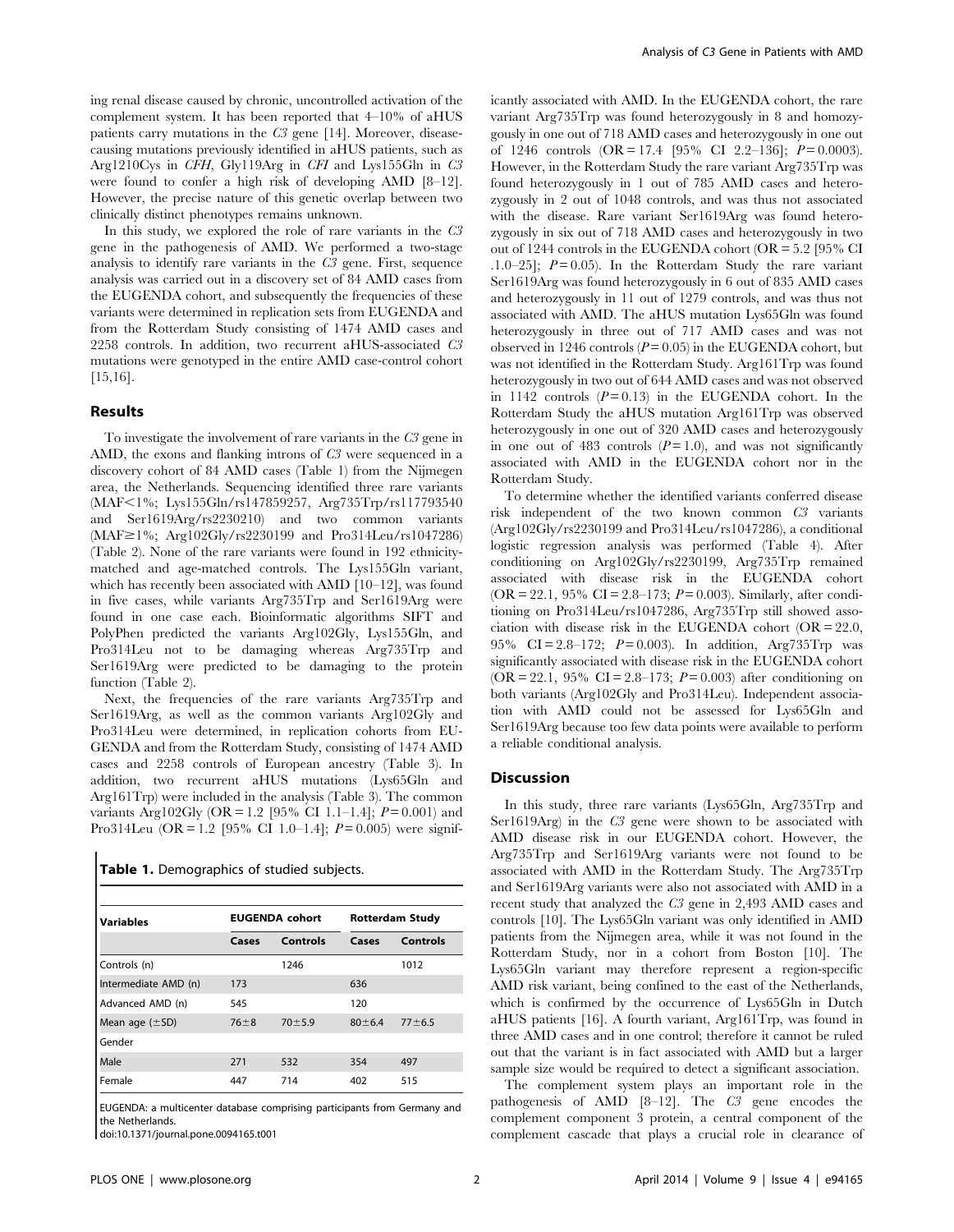Table 2. C3 variants identified by sequence analysis of 84 AMD cases.

| <b>SNP ID</b> | <b>Sequence variants</b> |                   |     | Genotypes   | <b>Prediction algorithms</b> |                 |
|---------------|--------------------------|-------------------|-----|-------------|------------------------------|-----------------|
|               | Nucleotide change        | Amino acid change | Mm. | mm          | <b>SIFT</b>                  | PolyPhen2       |
| rs2230199     | c.304 $C > G$            | Arg102Gly         | 34  |             | Tolerated (0.5)              | Tolerated (0)   |
| rs1047286     | $c.941$ C $>$ T          | Pro314Leu         | 30  | 10          | Tolerated (0.1)              | Tolerated (0.2) |
| rs147859257   | $c.463$ A $>$ C          | Lys155Gln         |     | 0           | Tolerated (0.2)              | Benign (0.1)    |
| rs117793540   | c.2203 $C > T$           | Arg735Trp         |     | $\mathbf 0$ | Deleterious (0)              | Damaging (1)    |
| rs2230210     | c.4855 $A > C$           | Ser1619Arg        |     | 0           | Deleterious (0)              | Damaging (0.8)  |

Major and minor allele indicated in capital and lower case respectively.

Reference sequence of C3 (NM\_000064) gene.

SIFT: Sorting Intolerant from Tolerant (Intolerance  $\leq$ 0.05).

PolyPhen2: Polymorphism Phenotyping (score  $0\rightarrow 1$ ).

doi:10.1371/journal.pone.0094165.t002

pathogens and immune complexes. All three branches of the complement system, the classical pathway, the mannose-binding lectin pathway and the alternative pathway, converge at C3. At this stage, activation of C3 results in an amplification loop that ultimately forms a cytolytic membrane attack complex which targets pathogens. The system is tightly controlled by molecules like CFH and CFI. If the complement cascade is improperly regulated, host cells may also be subjected to complement attack, resulting in tissue damage and a spectrum of complementmediated diseases [17].

The rare variants reported in this study have previously been described for their association with aHUS, a chronic renal disorder caused by uncontrolled activation of the complement system, often leading to renal failure. Functional experiments have been performed in this context to determine the effect of the amino acid substitutions on C3 function. The Lys65Gln variant resides in the macroglobulin (MG1) domain of C3 and was shown to cause decreased binding to CFH [16]. Although not significantly associated in our study, the Arg161Trp variant was shown to cause hyperactive C3 convertase due to increased binding to factor B (CFB), and reduced binding to CFH and membrane cofactor protein (MCP; CD46), resulting in higher complement activity [15,16,18].

Recombinant protein studies have shown that the Arg735Trp variant performs normal in binding and cleavage assays [14]. However, since the Arg735Trp residue is located in the anaphylotoxin (C3a) domain of C3, it is not likely to show an effect in the performed assays that evaluated binding and activation of the C3b fragment. Recent studies in animal models suggest that C3a anaphylotoxin has specific functions in the retina and retinal pigment epithelium, but it remains unknown how an amino acid substitution in C3a may contribute to the development of AMD [19,20].

The Lys65Gln variant associated with AMD in this study has previously been associated with aHUS, further supporting the genetic overlap between AMD and aHUS. To rule out any renal pathology, the medical histories of AMD patients who carried this variant were evaluated, but no signs of aHUS or other renal pathologies were reported in these patients. Thus, although aHUS and AMD may overlap genetically, in this study no clinical overlap was shown, suggesting that compounding (genetic or environmental) factors contribute to a particular clinical phenotype. Such a notion is further supported by a study that showed that some aHUS patients carry multiple mutations in the complement factor genes [21]. In order to understand the shared associations, crossphenotype studies are warranted to unravel the mechanisms common and unique to aHUS and AMD. This will lead to more rational approaches to diagnosis and therapy by targeting these specific molecular targets.

The identification of rare penetrant AMD-associated variants may have relevance for diagnostic, predictive and therapeutic purposes, although the exact interpretation may remain a challenge. Recent studies have identified several highly penetrant rare variants (Lys155Gln in C3, Gly119Arg in CFI, Pro167Ser in C9 and Arg1210Cys in CFH), to be associated with AMD [8–12]. However, not all associations hold true among different populations. An example of this is the Arg1210Cys variant in CFH which was strongly associated in a North American AMD cohort [8] but not in an Icelandic AMD cohort [11] (Table 5). Genetic drift, founder effects or differences in genetic make-up that could compensate for a rare disruptive variant may underlie this phenomenon. In addition, the possibility that environmental effects could mask or enhance the penetrance of certain alleles between populations may also exist. To date, it remains unclear how these observations impact the predictive value of finding such variants in individuals. In contrast, variants that were proven to be functionally impaired and that are associated with AMD in several populations, such as the Lys155Gln variant in C3, have a much stronger predictive value.

In conclusion, we report a rare variant (Lys65Gln) at the C3 locus in patients with AMD, while an association with two other variants (Arg735Trp and Ser1619Arg) was not confirmed in other cohorts. This study further supports that rare variants contribute to the genetic variance of AMD, which may have implications for predictive testing and personalized medicine in AMD [10].

## Materials and Methods

#### Cases and controls

Cases and controls included in this study were selected from the population-based Rotterdam Study, Rotterdam, The Netherlands and from the European Genetic Database (EUGENDA), a multicenter database comprising participants from the Cologne area, Germany and the Nijmegen area, the Netherlands. All participants of this study underwent extensive retinal imaging which has been described in detail elsewhere [22,23]. In short, AMD staging was performed by grading of stereo fundus photographs according to the standard protocol of the Rotterdam grading center and Cologne Image Reading Center (CIRCL). All subjects were classified on the basis of the eye with the more severe diagnosis. Cases were aged  $\geq 50$  years of age and AMD was classified by the presence of at least 15 intermediate  $(63-124 \text{ }\mu\text{m})$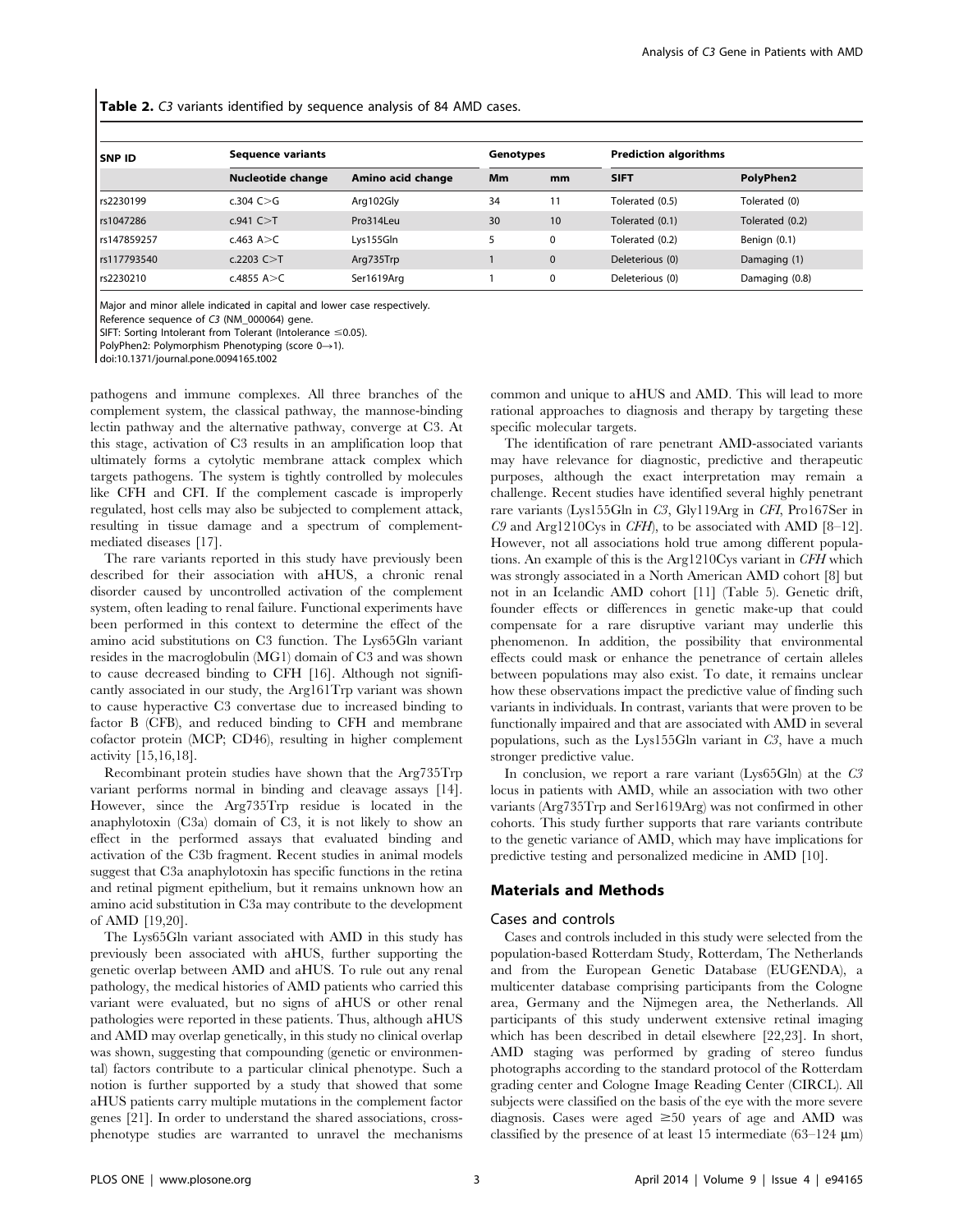| (2-sided)<br>p-value<br>0.0002<br>0.003<br>0.001<br>0.14<br>0.05<br>0.31<br>$6.1(1.7-21.6)$<br>$1.2(1.1-1.3)$<br>$1.2(1.0 - 1.3)$<br>$1.5(0.6-3.2)$<br>$5.0(0.5-48)$<br>$(95%$ Cl)<br>õ<br>≸<br>Cases<br>24.2<br>0.15<br>0.36<br>0.38<br>23.3<br>0.14<br>Controls<br>MAF (%)<br>20.6<br>20.0<br>0.06<br>0.25<br>0.03<br>$\circ$<br>(2-sided)<br>p-value<br>1.00<br>0.04<br>0.06<br>00.1<br>00.1<br>0.80<br>$0.7(0.06 - 8.4)$<br>$0.8(0.30 - 2.2)$<br>$1.5(0.09 - 24)$<br>$1.1(1.0-1.3)$<br>$1.1(0.9-1.3)$<br>$(95%$ CI)<br>õ<br>≸<br>Cases<br>24.0<br>0.06<br>0.15<br>0.35<br>23.1<br>$\circ$<br>Controls<br><b>MAF</b> (%)<br>21.2<br>20.6<br>0.09<br>0.10<br>0.43<br>$\circ$<br>(2-sided)<br>p-value<br>0.0003<br>0.005<br>0.001<br>0.04<br>0.13<br>0.05<br>$17.4(2.2 - 136)$<br>$(1.0 - 1.4)$<br>$5.2(1.0-25)$<br>$(1.1 - 1.4)$<br>(95% CI)<br>õ<br>$\supseteq$<br>g<br>$\overline{12}$<br>$\overline{2}$<br>Cases<br>24.4<br>0.69<br>23.5<br>0.15<br>0.20<br>0.41<br>Controls<br>MAF <sup>(%)</sup><br>19.5<br>0.08<br>20.2<br>0.04<br>$\circ$<br>O<br>Ser1619Arg<br>Arg735Trp<br>Arg102Gly<br>Arg161Trp<br>Pro314Leu<br>Lys65Gln<br>Common variants<br>Rare variants<br>rs117793540<br>Rs2230199<br>Rs2230210<br>Rs1047286 | SNP ID | Amino acid<br>change | EUGENDA cohort |  | Rotterdam Study |  | (EUGENDA and Rotterdam)<br>Combined cohorts |  |  |
|---------------------------------------------------------------------------------------------------------------------------------------------------------------------------------------------------------------------------------------------------------------------------------------------------------------------------------------------------------------------------------------------------------------------------------------------------------------------------------------------------------------------------------------------------------------------------------------------------------------------------------------------------------------------------------------------------------------------------------------------------------------------------------------------------------------------------------------------------------------------------------------------------------------------------------------------------------------------------------------------------------------------------------------------------------------------------------------------------------------------------------------------------------------------------------------------------------------------------------|--------|----------------------|----------------|--|-----------------|--|---------------------------------------------|--|--|
|                                                                                                                                                                                                                                                                                                                                                                                                                                                                                                                                                                                                                                                                                                                                                                                                                                                                                                                                                                                                                                                                                                                                                                                                                                 |        |                      |                |  |                 |  |                                             |  |  |
|                                                                                                                                                                                                                                                                                                                                                                                                                                                                                                                                                                                                                                                                                                                                                                                                                                                                                                                                                                                                                                                                                                                                                                                                                                 |        |                      |                |  |                 |  |                                             |  |  |
|                                                                                                                                                                                                                                                                                                                                                                                                                                                                                                                                                                                                                                                                                                                                                                                                                                                                                                                                                                                                                                                                                                                                                                                                                                 |        |                      |                |  |                 |  |                                             |  |  |
|                                                                                                                                                                                                                                                                                                                                                                                                                                                                                                                                                                                                                                                                                                                                                                                                                                                                                                                                                                                                                                                                                                                                                                                                                                 |        |                      |                |  |                 |  |                                             |  |  |
|                                                                                                                                                                                                                                                                                                                                                                                                                                                                                                                                                                                                                                                                                                                                                                                                                                                                                                                                                                                                                                                                                                                                                                                                                                 |        |                      |                |  |                 |  |                                             |  |  |
|                                                                                                                                                                                                                                                                                                                                                                                                                                                                                                                                                                                                                                                                                                                                                                                                                                                                                                                                                                                                                                                                                                                                                                                                                                 |        |                      |                |  |                 |  |                                             |  |  |
|                                                                                                                                                                                                                                                                                                                                                                                                                                                                                                                                                                                                                                                                                                                                                                                                                                                                                                                                                                                                                                                                                                                                                                                                                                 |        |                      |                |  |                 |  |                                             |  |  |
|                                                                                                                                                                                                                                                                                                                                                                                                                                                                                                                                                                                                                                                                                                                                                                                                                                                                                                                                                                                                                                                                                                                                                                                                                                 |        |                      |                |  |                 |  |                                             |  |  |
|                                                                                                                                                                                                                                                                                                                                                                                                                                                                                                                                                                                                                                                                                                                                                                                                                                                                                                                                                                                                                                                                                                                                                                                                                                 |        |                      |                |  |                 |  |                                             |  |  |
|                                                                                                                                                                                                                                                                                                                                                                                                                                                                                                                                                                                                                                                                                                                                                                                                                                                                                                                                                                                                                                                                                                                                                                                                                                 |        |                      |                |  |                 |  |                                             |  |  |

Analysis of C3 Gene in Patients with AMD

or at least one large drusen  $(\geq 125 \text{ }\mu\text{m})$  or geographic atrophy or choroidal neovascularisation secondary to AMD. Control subjects were aged  $\geq 65$  years of age and did not have AMD (none or only small, hard drusen or only pigmentary abnormalities or less than 10 small drusen and pigmentary abnormalities). Written informed consent was obtained from all participants. The EUGENDA study was approved by the local research ethics committee, Commissie Mensgebonden Onderzoek Regio Arnhem-Nijmegen, the Netherlands, and Ethics Committee of the University Hospital Cologne, Germany. The Rotterdam study was approved by the institutional review board (Medical Ethics Committee) of the Erasmus Medical Center and by the review board of The Netherlands Ministry of Health, Welfare and Sports. The study was performed in accordance with the tenets of the Declaration of Helsinki.

## Sequencing

Sanger sequencing of the C3 (NM\_000064) gene was performed in the discovery set, consisting of 84 AMD patients selected from the EUGENDA database. Primers were designed for all 41 coding exons and intron-exon boundaries by Primer3 software (Supplementary Material, Table S1). Polymerase chain reaction (PCR) was performed, and PCR amplicons were sequenced using an automated sequencer (BigDye Terminator, version 3, 3730 DNA analyzer; Applied Biosystems). Sequences were assembled and analysed using ContigExpress (Vector NTI Advance, Version 11.0, Life Technologies). Each newly identified variant was confirmed by a second independent PCR and bidirectional Sanger sequencing. The predicted effects of identified missense variants were examined using Polymorphism Phenotyping (PolyPhen) [24] and Sorting Intolerant from Tolerant (SIFT) [25].

#### Genotyping in the EUGENDA cohort

Variants (Lys65Gln, Arg102Gly, Arg161Trp, Pro314Leu, and Arg735Trp) were genotyped in the EUGENDA cohort using competitive allele-specific PCR assays (KASPar SNP Genotyping System, KBiosciences). KASPar genotyping was performed according to the manufacturer's protocol in a volume of 4  $\mu$ l containing 10 ng of genomic DNA, 2.5 µl of  $2 \times$  reaction mix, and  $0.069$   $\mu$ l of assay. Thermal cycling conditions included a preincubation step at  $94^{\circ}$ C for 15 min, 20 cycles of  $94^{\circ}$ C for 10 s,  $57^{\circ}$ C for 5 s,  $72^{\circ}$ C for 10 s, followed by 23 cycles of 94 $^{\circ}$ C for 10 s,  $57^{\circ}$ C for 20 s,  $72^{\circ}$ C for 40 s. Plates were analyzed on a 7900 Fast Real-Time PCR system (Applied Biosystems). The Ser1619Arg variant was genotyped in the EUGENDA cohort by Amplification Refractory Mutation System (ARMS) [26] PCR (Supplementary Material, Table S2). PCR reactions were performed in a volume of 12.5 µl using 20 ng genomic DNA,  $1 \times$  buffer, 2.5 mM MgCl<sub>2</sub>, 1 mM deoxyribonucleotide triphosphates,  $0.2 \mu M$  of each primer, and 0.5 U Taq DNA polymerase (Invitrogen, Life technologies). Thermal cycle conditions included a pre-incubation step at  $95^{\circ}$ C for 5 min, 16 cycles of 95 $\degree$ C for 30 s, 69 $\degree$ C for 30 s, 72 $\degree$ C for 45 s, followed by 25 cycles of 95 $\degree$ C for 30 s, 67 $\degree$ C for 30 s, 72 $\degree$ C for 45 s. PCR amplicons were analysed by agarose gel electrophoresis. Each newly identified variant was confirmed by a second independent PCR and bidirectional Sanger sequencing.

# Exome sequencing, exome chip analysis and genotyping in the Rotterdam Study

The occurrence of the C3 variants Lys65Gln, Arg161Trp, Arg735Trp, and Ser1619Arg in the Rotterdam Study (RS) was retrieved from exome chip and exome sequencing data. For exome sequencing purposes, genomic DNA of RS participants was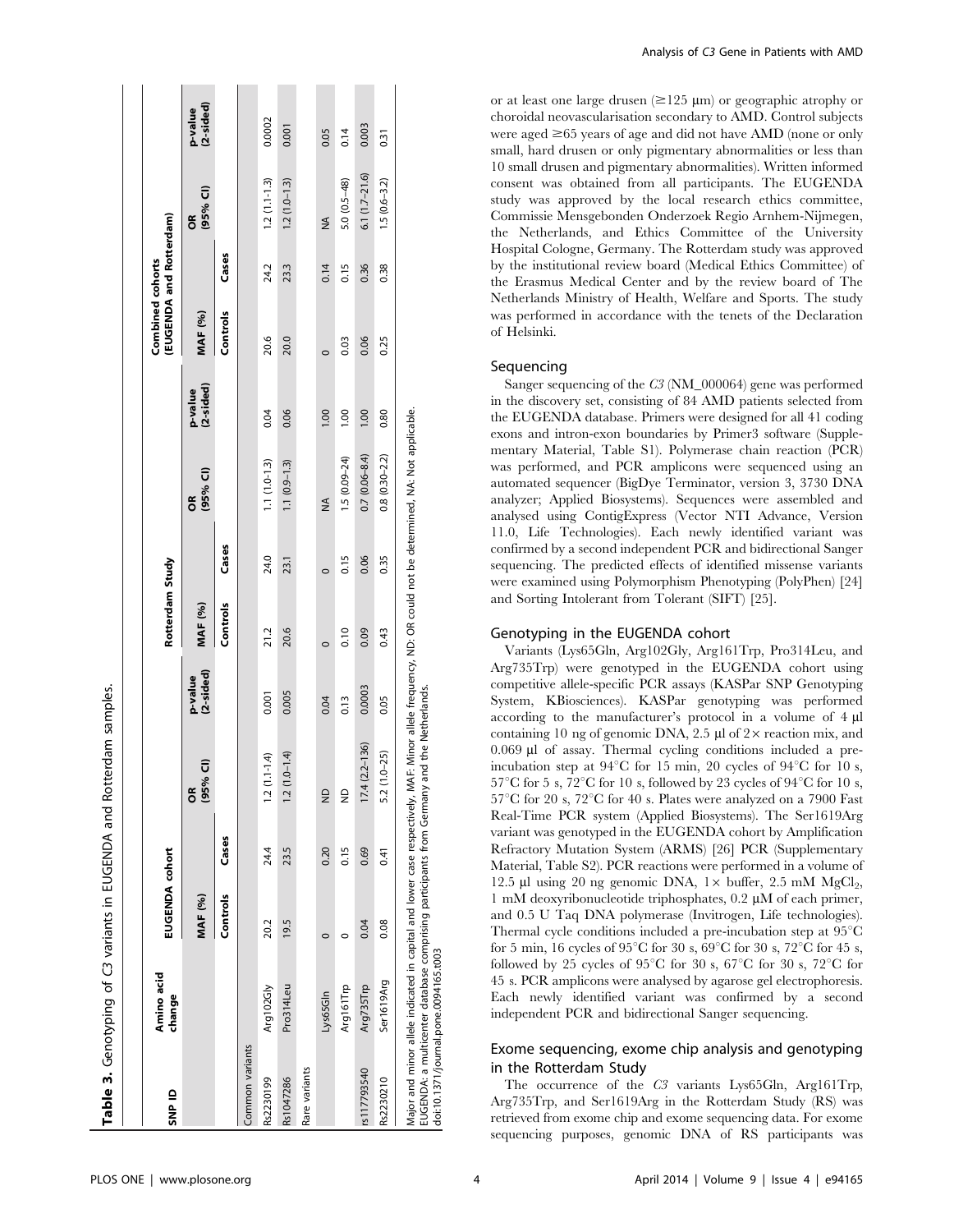| Condition             | <b>EUGENDA cohort</b> |         | <b>Combined cohorts (EUGENDA and Rotterdam)</b> |         |
|-----------------------|-----------------------|---------|-------------------------------------------------|---------|
|                       | <b>OR (95%CI)</b>     | p-value | <b>OR (95%CI)</b>                               | p-value |
| Arg102Gly/rs2230199   | $22.1(2.8-173)$       | 0.003   | $6.2(1.7-22.5)$                                 | 0.005   |
| Pro314Leu/rs1047286   | $22.0(2.8-172)$       | 0.003   | $6.2(1.7-22.4)$                                 | 0.005   |
| Arg102Gly & Pro314Leu | $22.1(2.8-173)$       | 0.003   | $6.2$ (1.7-22.5)                                | 0.005   |

Table 4. Conditional analysis of Arg735Trp for SNPs Arg102Gly/rs2230199 and Pro314Leu/rs1047286.

EUGENDA: a multicenter database comprising participants from the Cologne area, Germany and the Nijmegen area, the Netherlands. doi:10.1371/journal.pone.0094165.t004

prepared from blood and fragmented into 200–400 bp fragments using Covaris Adaptive Focused Acoustics (AFA) shearing according to the manufacturer's instructions (Covaris, Inc., Woburn, MA). Illumina TruSeq DNA Library preparation (Illumina, Inc., San Diego, CA) was performed on a Caliper Sciclone NGS workstation (Caliper Life Sciences, Hopkinton, MA), followed by exome capture using the Nimblegen SeqCap EZ V2 kit (Roche Nimblegen, Inc., Madison, WI). This capture targets 44 Mb of exonic regions covering 30,246 coding genes, 329,028 exons and 710 miRNAs. Paired-end  $2 \times 100$  sequencing was performed on Illumina HiSeq2000 sequencer using Illumina TruSeq V3 chemistry. Downstream analyses included demultiplexing (CASAVA software, Illumina), alignment using the burrows-wheeler alignment tool, followed by data processing and filtering with Picard, SAMtools and the Genome Analysis Tool-Kit [27,28]. Finally, variant detection was performed using GATK's Unified Genotyper. For exome chip analysis, DNA samples of the Rotterdam study were included in the joint calling experiment of the Cohorts for Heart and Aging Research in Genomic Epidemiology (CHARGE) Consortium [29]. In short, DNA from the study participants was processed on the HumanExome BeadChip v1.0 (Illumina, Inc, San Diego, CA) querying 247,870 variable sites using standard protocols at seven genotyping centers. Each center genotyped a common set of 96 HapMap samples to be utilized for quality control and determination of batch effects. Raw datafiles for all samples were transferred to a central location and assembled into a single joint calling (Illumina GenomeStudio v2011.1 software and GenTrain 2.0 clustering algorithm). Call rates  $>99\%$  were used for both study samples as for HapMap controls to define genotype clusters. Finally 8994 variants were excluded for further analyses. Common variants (Arg102Gly and Pro314Leu) were genotyped in the RS cohort using Taqman assays (Applied Biosystems, Foster city, California, USA).

#### Statistical analysis

A Fisher's exact test was performed to assess the association between each variant and AMD, and also to check for Hardy-Weinberg equilibrium. P-values were calculated two-sided, and values of  $<$ 0.05 were considered as statistically significant. Logistic

| Gene           | Variant    | <b>Study (Population)</b>    | <b>Functional implication</b>                                     | <b>Conclusions</b>                                                                                            |
|----------------|------------|------------------------------|-------------------------------------------------------------------|---------------------------------------------------------------------------------------------------------------|
| Present study  |            |                              |                                                                   |                                                                                                               |
| C <sub>3</sub> | Lys65Gln   | <b>NL</b>                    | CFH binding $\downarrow$ [16]                                     | Associated with AMD, not present in other<br>populations, proven functionality, reported in<br>aHUS [16]      |
|                | Arg161Trp  | <b>NL</b>                    | CFH binding $\downarrow$ , CFB binding $\uparrow$<br>[15, 16, 18] | Not associated with AMD, proven<br>functionality, reported in aHUS [15,16,18]                                 |
|                | Arg735Trp  | <b>NL</b>                    | Normal binding [14]                                               | Not associated with AMD, normal<br>functionality, reported in aHUS [14]                                       |
|                | Ser1619Arg | <b>NL</b>                    | <b>NA</b>                                                         | Not associated with AMD, not proven<br>functionality, not found in aHUS                                       |
| Other studies  |            |                              |                                                                   |                                                                                                               |
| C <sub>3</sub> | Lys155Gln  | ISL, NL, GER, USA [10,11,12] | CFH binding $\int$ [18]                                           | Associated with AMD, replicated in several<br>populations, proven functionality, reported in<br>aHUS [18]     |
| CFI            | Gly119Arg  | NL, USA [9]                  | CFI activity $\downarrow$ [9]                                     | Associated with AMD, replicated in different<br>populations, proven functionality, reported in<br>aHUS [9,30] |
| C <sub>9</sub> | Pro167Ser  | <b>FRA, USA [10]</b>         | <b>NA</b>                                                         | Associated with AMD, replicated in different<br>populations [10]                                              |
| <b>CFH</b>     | Arg1210Cys | <b>USA [8]</b>               | C3b, heparin and endothelial<br>cells binding $\downarrow$ [31]   | Associated with AMD, not present in other<br>populations, proven functionality, reported in<br>aHUS [31]      |

Table 5. Rare variants in AMD studies.

NL: The Netherlands, ISL: Iceland, GER: Germany, USA: United states of America, FRA: France.

NA: Not applicable.

doi:10.1371/journal.pone.0094165.t005